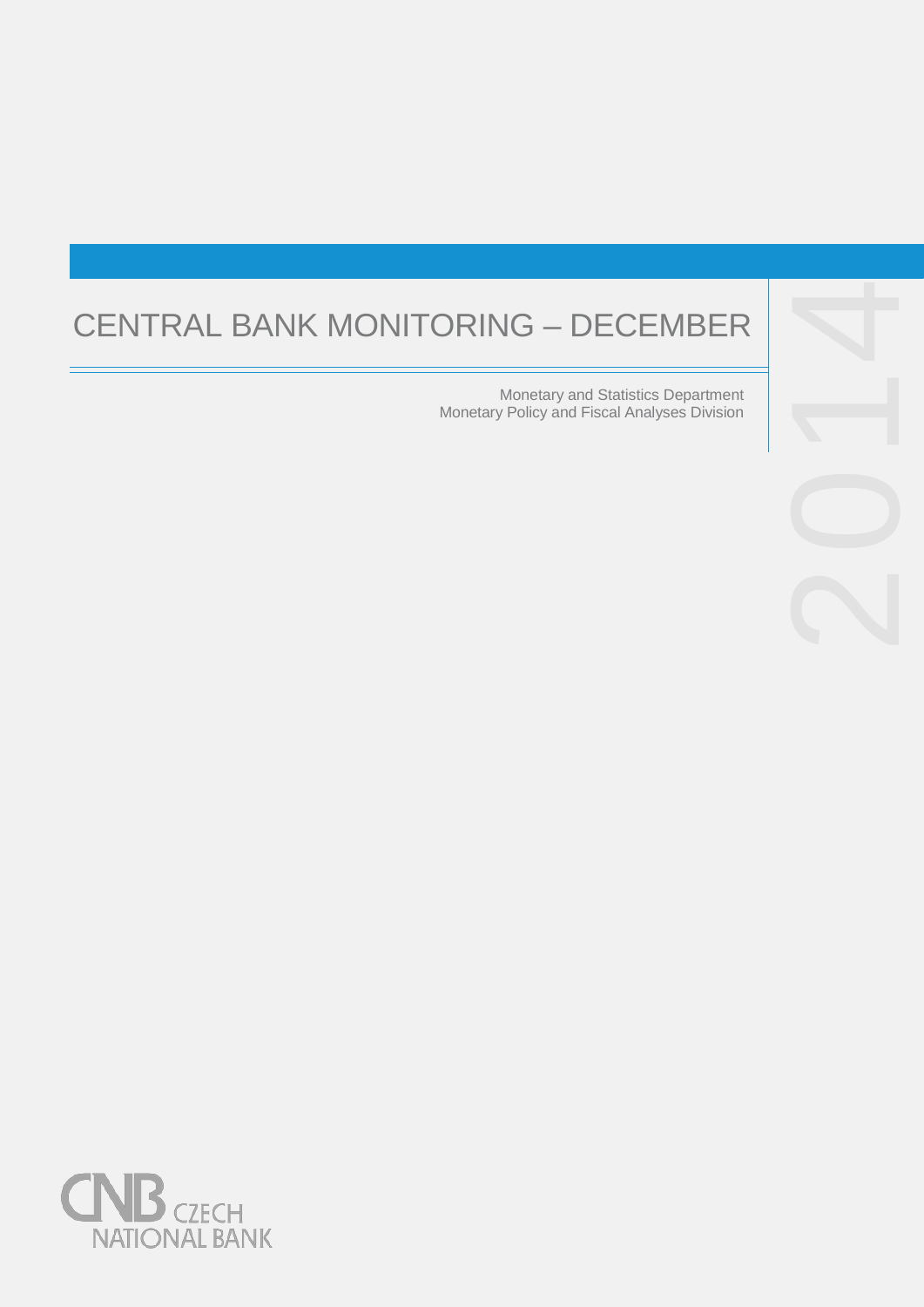# **In this issue**

*The central banks under review have shown two different monetary policy tendencies in recent months. On the one hand, the Federal Reserve and the Bank of England, which have long been using strongly expansionary policy to deal with the recession, are gradually exiting from unconventional instruments (the Fed ended its asset purchase programme in October) and are preparing procedures for a return to conventional monetary policy. On the other hand, some other central banks that have hesitated to ease monetary conditions in the past are now facing very low or even negative inflation and are taking various additional steps in response. The ECB launched an asset-backed securities purchase programme and a third covered bond purchase programme. It also conducted its first targeted longer-term refinancing operation. The Riksbank lowered its rate to zero in October and said it was ready to use other instruments if needed. The NBP is also facing subdued inflation. It lowered its interest rate by 50 bp at its October meeting. The current* Spotlight *focuses on inequality in the distribution of wealth and income in society, on whether and to what extent central banks contribute to this inequality and, conversely, on how economic inequality affects monetary policy. In our*  Selected Speech*, the President of the Federal Reserve Bank of Chicago Charles L. Evans warns against prematurely tightening monetary policy at the zero lower bound.*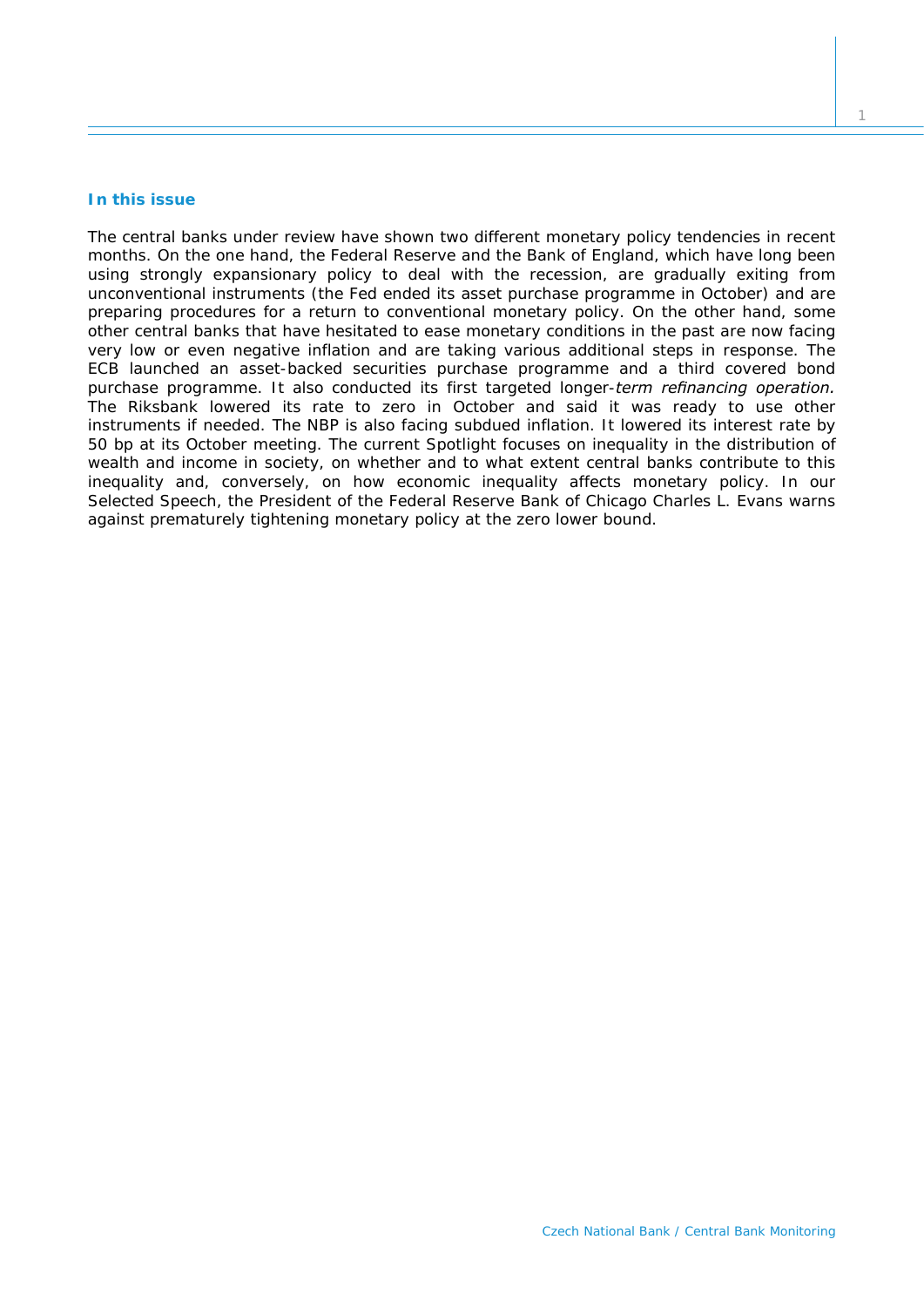# **1. LATEST MONETARY POLICY DEVELOPMENTS AT SELECTED CENTRAL BANKS**

## **Key central banks of the Euro-Atlantic area**

|                                                                                                                                                                                                                                                                                                        | Euro area (ECB)                              | <b>USA (Fed)</b>                        | <b>United Kingdom (BoE)</b>                        |  |  |
|--------------------------------------------------------------------------------------------------------------------------------------------------------------------------------------------------------------------------------------------------------------------------------------------------------|----------------------------------------------|-----------------------------------------|----------------------------------------------------|--|--|
| <b>Inflation target</b>                                                                                                                                                                                                                                                                                | $< 2\%$ <sup>1</sup>                         | $< 2\%^2$                               | 2%                                                 |  |  |
| <b>MP</b> meetings<br>(rate changes)                                                                                                                                                                                                                                                                   | 2 Oct (0.00)<br>6 Nov (0.00)<br>4 Dec (0.00) | 16-17 Sep (0.00)<br>28-29 Oct (0.00)    | 8-9 Oct (0.00)<br>5-6 Nov (0.00)<br>3-4 Dec (0.00) |  |  |
| <b>Current basic rate</b>                                                                                                                                                                                                                                                                              | 0.05%                                        | $0 - 0.25%$                             | 0.50%                                              |  |  |
| <b>Latest inflation</b>                                                                                                                                                                                                                                                                                | $0.3\%$ (Nov 2014) <sup>3</sup>              | 1.7% (Oct 2014)                         | 1.3% (Oct 2014)                                    |  |  |
| <b>Expected MP meetings</b>                                                                                                                                                                                                                                                                            | 8 Jan<br>5 Feb<br>5 Mar                      | 16-17 Dec<br>$27 - 28$ Jan<br>17-18 Mar | $7-8$ Jan<br>$4-5$ Feb<br>$4-5$ Mar                |  |  |
| Other expected events                                                                                                                                                                                                                                                                                  | 5 Mar:<br>publication of forecast            | 15 Jan: publication of<br>Beige Book    | 11 Feb: publication of<br><b>Inflation Report</b>  |  |  |
| Expected rate movements <sup>4</sup>                                                                                                                                                                                                                                                                   | $\rightarrow$                                | $\rightarrow$                           |                                                    |  |  |
| ECB definition of price stability; <sup>2</sup> January 2012 definition of inflation target;<br>$3$ flash estimate; $4$<br>direction of<br>expected change in rates in coming quarter taken from Consensus Forecast survey.                                                                            |                                              |                                         |                                                    |  |  |
| Key interest rates<br><b>Inflation</b><br>2.0<br>4<br>1.5<br>3<br>1.0<br>2<br>0.5<br>$\mathbf{1}$<br>0.0<br>$\Omega$<br>11/13<br>1/14<br>3/14<br>5/14<br>7/14<br>9/14<br>11/14<br>10/13<br>12/13<br>2/14<br>4/14<br>10/14<br>6/14<br>8/14<br>USA<br><b>USA</b><br>UK.<br>UK.<br>euro area<br>euro area |                                              |                                         |                                                    |  |  |

The **ECB** kept its interest rates unchanged and started using unconventional instruments announced in September to further ease the monetary conditions (see *News*). The outlooks for growth and inflation were revised downwards: annual real GDP is expected to increase by 0.8% in 2014, 1.0% in 2015 and 1.5% in 2016. Inflation will reach only 0.5% this year and is foreseen to rise slightly to 0.7% in 2015 and 1.3% in 2016. Early next year the ECB will reassess the situation. Should there be risks of too prolonged a period of low inflation, the Governing Council remains unanimous in its commitment to using additional instruments. This would imply altering the size, pace and composition of its instruments.

As expected, and in line with its previous communications, the **Fed** decided at its October meeting to conclude its asset purchase programme (QE3). However, it will continue to reinvest principal payments from its holdings of agency debt and agency mortgage-backed securities. Maturing Treasury securities will be rolled over. Interest rates remain very low. Thanks to solid job gains, underutilisation of labour resources is gradually diminishing and the unemployment rate is falling. Household consumption rose slightly and business investment advanced. The FOMC currently anticipates that, even after employment and inflation are near the Fed's objectives, economic conditions may, for some time, warrant keeping the target federal funds rate below levels the Committee views as normal in the longer run.

The **BoE** left its key interest rate at 0.50%, although two MPC members voted for an increase in November. The stock of purchased assets is unchanged. The BoE also decided to extend its [Funding for Lending Scheme](http://www.bankofengland.co.uk/publications/Pages/news/2014/165.aspx) for small and medium-sized enterprises into 2015. Domestic demand growth remains robust amid a continuing decline in unemployment. Economic growth is estimated to reach 3.5% this year and slow slightly in the next two years. Inflation dropped below the 2% target due chiefly to low food, energy and imported goods prices. It is likely to fall below 1% over the next six months.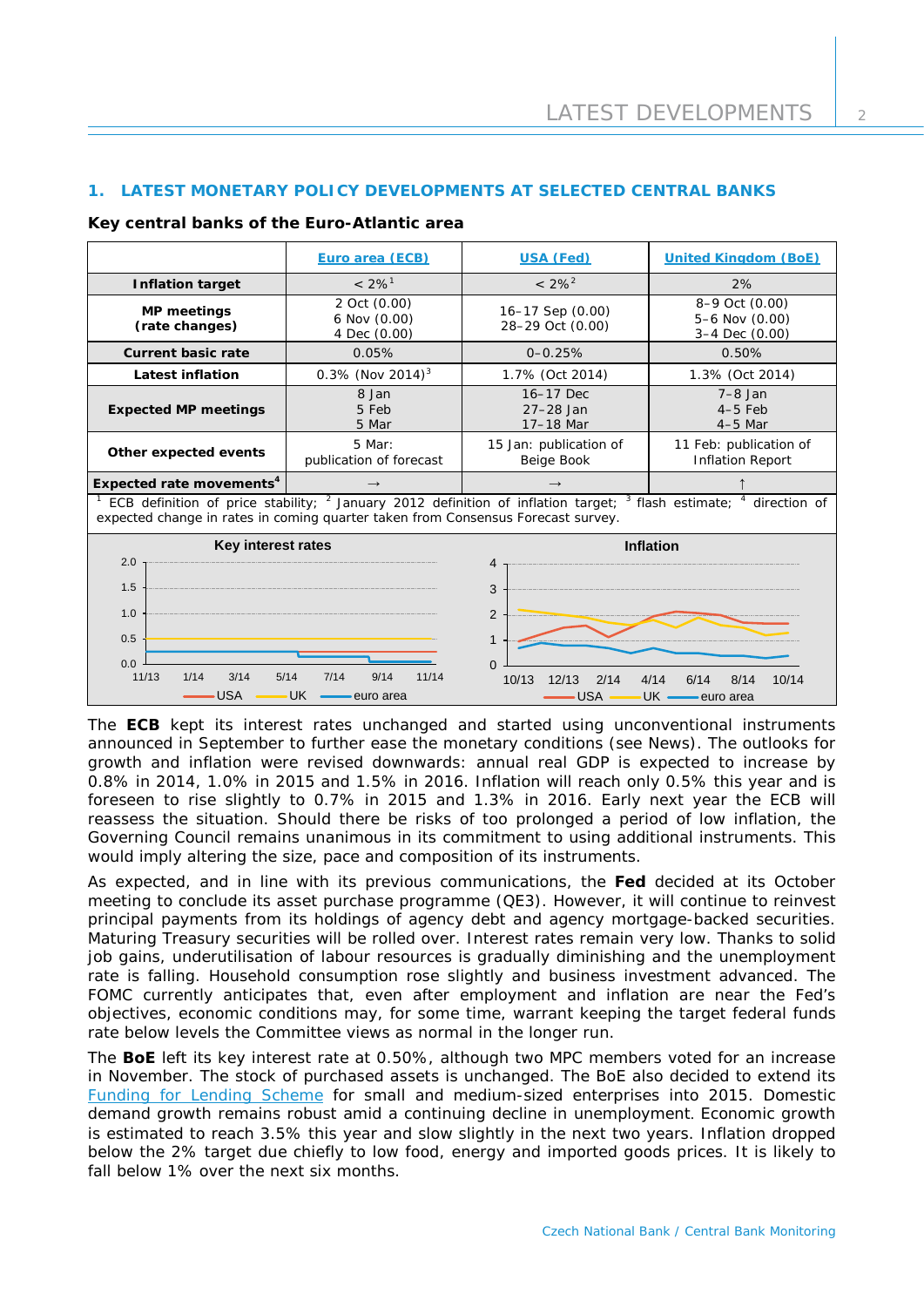|                                                                                                                                                                                                                                                                                                                                 | Sweden (Riksbank)                                | <b>Hungary (MNB)</b>                                    | Poland (NBP)                                            |  |  |
|---------------------------------------------------------------------------------------------------------------------------------------------------------------------------------------------------------------------------------------------------------------------------------------------------------------------------------|--------------------------------------------------|---------------------------------------------------------|---------------------------------------------------------|--|--|
| <b>Inflation target</b>                                                                                                                                                                                                                                                                                                         | 2%                                               | 3%                                                      | 2.5%                                                    |  |  |
| <b>MP</b> meetings<br>(rate changes)                                                                                                                                                                                                                                                                                            | 27 Oct (-0.25)                                   | 23 Sep (0.00)<br>28 Oct (0.00)<br>25 Nov (0.00)         | 7-8 Oct (-0.50)<br>$4-5$ Nov $(0.00)$<br>2-3 Dec (0.00) |  |  |
| <b>Current basic rate</b>                                                                                                                                                                                                                                                                                                       | 0%                                               | 2.10%                                                   | 2.00%                                                   |  |  |
| <b>Latest inflation</b>                                                                                                                                                                                                                                                                                                         | $-0.1\%$ (Oct 2014)                              | $-0.4\%$ (Oct 2014)                                     | $-0.6\%$ (Oct 2014)                                     |  |  |
| <b>Expected MP meetings</b>                                                                                                                                                                                                                                                                                                     | 15 Dec                                           | 16 Dec<br>27 Jan<br>24 Feb                              | $13-14$ Jan<br>$3-4$ Feb<br>$3-4$ Mar                   |  |  |
| Other expected events                                                                                                                                                                                                                                                                                                           | 16 Dec: publication of<br>Monetary Policy Report | 18 Dec: publication of<br>Quarterly Report on Inflation | mid-Mar: publication of<br><b>Inflation Report</b>      |  |  |
| Expected rate movements <sup>1</sup>                                                                                                                                                                                                                                                                                            |                                                  |                                                         | $\rightarrow$                                           |  |  |
| <sup>1</sup> Direction of expected change in rates in coming quarter taken from Consensus Forecast survey.                                                                                                                                                                                                                      |                                                  |                                                         |                                                         |  |  |
| Key interest rates<br><b>Inflation</b><br>4<br>2<br>3<br>$\mathbf{1}$<br>$\overline{2}$<br>$\overline{0}$<br>$\mathbf{1}$<br>$\Omega$<br>$-1$<br>11/13<br>1/14<br>7/14<br>11/14<br>3/14<br>5/14<br>9/14<br>10/13<br>12/13<br>2/14<br>4/14<br>6/14<br>8/14<br><b>SWE</b><br><b>HUN</b><br>POL<br><b>HUN</b><br><b>SWE</b><br>POL |                                                  |                                                         | 10/14                                                   |  |  |

## **Selected central banks of inflation-targeting EU countries**

Although the Swedish economy is relatively strong, too low current inflation and a decline in the inflation outlook caused the **Riksbank** to cut its main monetary policy interest rates to zero and the deposit rate to -0.75%. The Riksbank stated that the repo rate would remain at zero until inflation clearly picks up and said it was ready to use additional instruments to ease the monetary conditions if necessary. According to the current forecast, the repo rate is expected to start rising gradually in mid-2016 and reach 1.75 pp towards the end of 2017. According to the Riksbank's forecast, inflation will return to the target in 2016.

The **MNB** left its monetary policy interest rate unchanged at 2.10% in the past quarter. The return of GDP to its potential will be slow according to the MNB, as capacity is not fully utilised. Domestic demand is rising, but exports are recovering only gradually. The MNB expects a continuing recovery in investment owing to the increasing use of EU funding and the easing in credit constraints fostered by the MNB's Funding for Growth Scheme. Unemployment in Hungary is still falling, but remains above the natural rate. After swinging briefly just above zero, inflation has returned to slightly negative levels. The MNB expects it to return to the target at the end of the forecast horizon provided that the monetary conditions remain easy.

The **NBP** lowered its monetary policy rate by 0.50 pp to 2% in October but did not ease the monetary conditions in the following months. Inflation dropped to -0.6% in October and core inflation fell as well, confirming the absence of demand pressures in the economy. Producer prices continue to fall. In addition, inflation expectations of enterprises and households are very low. GDP growth decreased slightly to 3.3% in Q3. Stable growth in consumption was accompanied by some acceleration in investment growth, but the contribution of net exports stayed negative. The NBP Council stated in December that if there was a further slowdown in economic activity, it did not rule out further adjustment of monetary policy.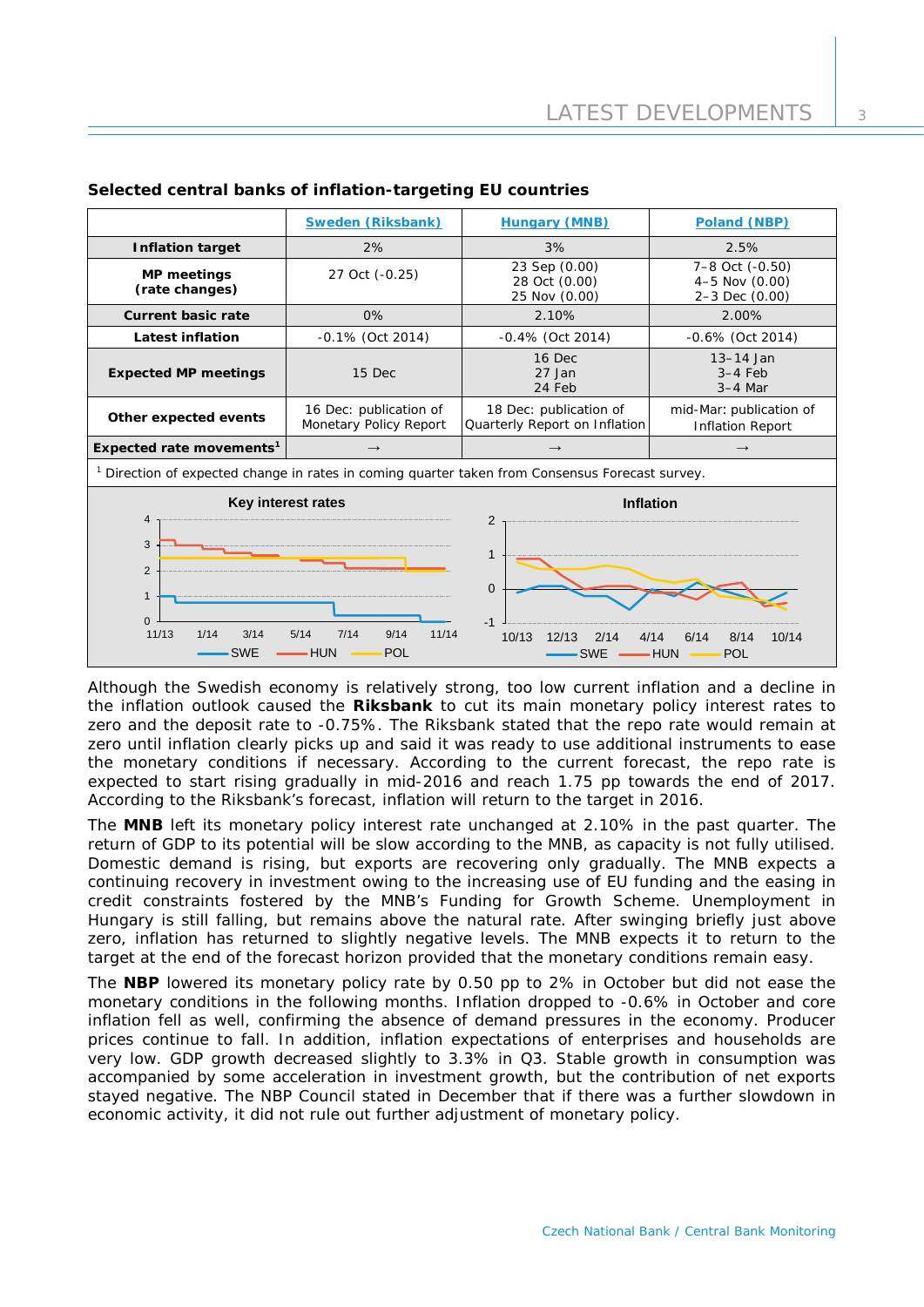|                                                                                                                                                                                          | <b>Norway (NB)</b>                               | <b>Switzerland (SNB)</b>                         | <b>New Zealand (RBNZ)</b>                           |  |
|------------------------------------------------------------------------------------------------------------------------------------------------------------------------------------------|--------------------------------------------------|--------------------------------------------------|-----------------------------------------------------|--|
| <b>Inflation target</b>                                                                                                                                                                  | 2.5%                                             | $0-2%$                                           | 2%                                                  |  |
| <b>MP</b> meetings<br>(rate changes)                                                                                                                                                     | 18 Sep (0.00)<br>23 Oct (0.00)                   | 18 Sep (0.00)                                    | 11 Sep (0.00)<br>30 Oct (0.00)                      |  |
| <b>Current basic rate</b>                                                                                                                                                                | 1.50%                                            | $0.00 - 0.25 \%$ <sup>1</sup>                    | 3.50%                                               |  |
| Latest inflation                                                                                                                                                                         | 2.0% (Oct 2014)                                  | 0.0% (Oct 2014)                                  | 1% (2014 Q3)                                        |  |
| <b>Expected MP meetings</b>                                                                                                                                                              | 11 Dec                                           | 11 Dec                                           | 11 Dec<br>29 Jan                                    |  |
| Other expected events                                                                                                                                                                    | 18 Sep: publication of<br>Monetary Policy Report | 17 Dec: publication of<br>Monetary Policy Report | 11 Dec: publication of<br>Monetary Policy Statement |  |
| Expected rate movements <sup>2</sup>                                                                                                                                                     | $\rightarrow$                                    | $\rightarrow$                                    |                                                     |  |
| $1$ Chart displays centre of band; $2$ direction of expected change in rates in coming quarter taken from Consensus<br>Forecast survey or, in the case of New Zealand, from RBNZ survey. |                                                  |                                                  |                                                     |  |

## **Other selected inflation-targeting countries**

 $0 \frac{1}{11/13}$ 1 2 3 4 11/13 1/14 3/14 5/14 7/14 9/14 11/14 **Key interest rates** NOR - CHE - NZL  $-1$ 0 1 2 3 4 10/13 12/13 2/14 4/14 6/14 8/14 10/14 **Inflation**  $NOR$   $\longrightarrow$  CHE  $\longrightarrow$  NZL

New information suggests that inflation and growth are broadly in line with the September projections. The **NB** therefore left its monetary policy interest rate unchanged at 1.50%. Commercial banks have lowered mortgage lending rates, and interest margins on loans to households and corporations have decreased overall. The unemployment rate is stable and inflation is fluctuating around 2%, i.e. around the inflation target. The NB expects the monetary policy rate to be stable until the end of 2015 and then gradually increase. The [Financial Stability Report](http://www.norges-bank.no/en/Published/Publications/Financial-Stability-report/Financial-stability-2014/) included an analysis in which the authors conclude that a build-up of capital buffers will improve banks' ability to cope with large loan losses without a substantial reduction in bank lending. The adequacy of the new liquidity and capital requirements in Norway has thus been confirmed to some extent.

The **SNB** left rates in the lower part of the 0–0.25% target range and is sticking to its commitment to enforce a minimum exchange rate of CHF 1.20 to the euro. This exchange rate commitment remains the key instrument to avoid an undesirable tightening of monetary conditions. However, the Swiss franc is still high according to the SNB. The inflation outlook for 2016 decreased significantly. According to the new forecast, inflation will be just 0.1% in 2014 (the same as in the previous forecast). In 2015 the price level will rise by only 0.2% (down by 0.1 pp from the previous outlook). The SNB expects inflation at 0.5% in 2016, 0.4 pp lower than in the previous forecast. Turning to GDP growth, the SNB puts this year's growth rate at 1.5%, 0.5 pp lower compared to the previous outlook.

After a series of interest rate increases in the previous quarter, the **RBNZ** left its key interest rate unchanged at 3.5%. The RBNZ expects the economy to grow by 3.7% over 2014. This is due to several factors, including strong construction activity, household consumption and investment. This is leading to higher production capacity utilisation. The New Zealand dollar seems overvalued at present and should appreciate. Governor Graeme Wheeler considers the exchange rate level to be unsustainable and unjustified and even declared publicly that exchange rate interventions are being considered (more details [here\)](http://www.rbnz.govt.nz/news/2014/5881817.html).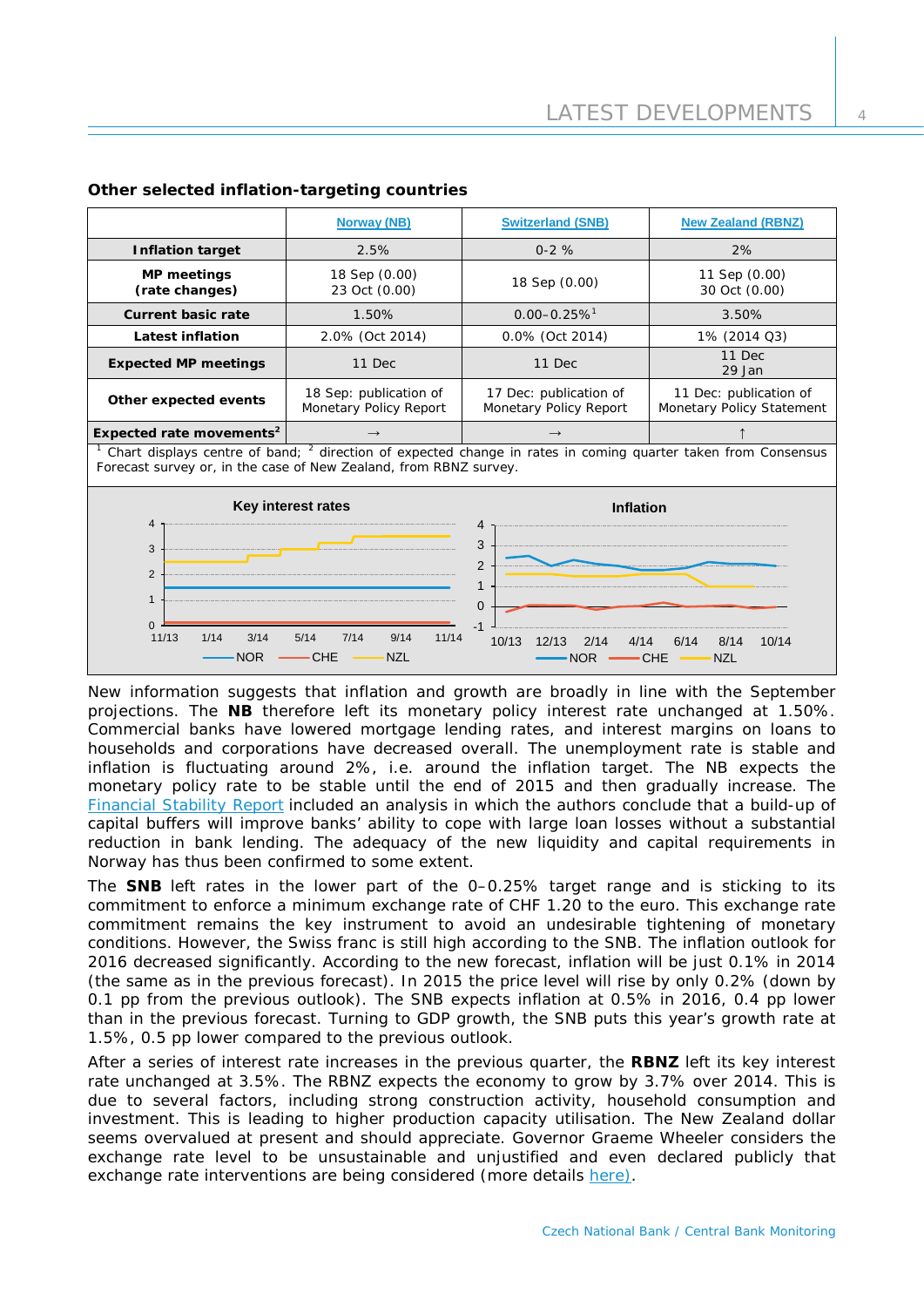# **2. NEWS**

# **ECB publishes details of measures announced in September**

The European Central Bank published details of the programmes it decided to introduce in September. A new [Covered Bond Purchase Programme](http://www.ecb.europa.eu/press/pr/date/2014/html/pr141002_1_Annex_2.pdf?0ba2a520b8a2b7ad8ff6bfb99333ba25) (CBPP3, the third such programme) began in mid-October and an **Asset-Backed Securities Purchase Programme** (ABSPP) started in November. [Four asset managers](https://www.ecb.europa.eu/press/pr/date/2014/html/pr141030_1.en.html) were appointed to conduct the ABSPP. Both programmes are supposed to last for at least two years. In September, the ECB conducted its first [targeted](http://www.ecb.europa.eu/press/pr/date/2014/html/pr140918_1.en.html)  [longer-term refinancing operation](http://www.ecb.europa.eu/press/pr/date/2014/html/pr140918_1.en.html) (TLTRO), in which it allotted EUR 82.6 billion to 255 counterparties conditional on their lending to the private sector. A further seven TLTROs are to be conducted by June 2016. The next one is scheduled for December. ECB President Mario Draghi said the three measures would have a sizeable impact on the Eurosystem's balance sheet.

# **[ECB assumes responsibility for euro area banking supervision](https://www.ecb.europa.eu/press/pr/date/2014/html/pr141104.en.html)**

A significant step in creating the European banking union was made in November when the ECB assumed responsibility for [euro area banking supervision.](https://www.bankingsupervision.europa.eu/) The ECB now directly supervises significant financial institutions [\(120 institutions](https://www.bankingsupervision.europa.eu/ecb/pub/pdf/ssm-listofsupervisedentities1409en.pdf?59d76de0c5663687f594250ebf228c6b) are currently on the list). At the same time, the supervisory procedures and standards of the national supervisory authorities were unified across the euro area. Details of this Single Supervisory Mechanism were published in a Guide [to banking supervision.](http://www.ecb.europa.eu/pub/pdf/other/ssmguidebankingsupervision201411.en.pdf) The handover of responsibility was made after the completion of a [comprehensive assessment](https://www.bankingsupervision.europa.eu/ecb/pub/pdf/aggregatereportonthecomprehensiveassessment201410.en.pdf) of the 130 largest banks. This exercise consisted of an asset quality review and stress tests aimed at identifying problems, enhancing the transparency of banks and building confidence in the financial sector.

# **[ECB Governing Council to be subject to voting rotation from January 2015](http://www.ecb.europa.eu/press/pr/date/2014/html/pr140918.en.html)**

As from 1 January 2015 the Governing Council of the ECB will vote in variable composition. The Council of the European Union decided back in 2003 to introduce a voting rotation system when the number of governors exceeded 18. That will be the case when Lithuania adopts the euro. The rotation of voting rights involves creating two groups of countries depending on the size of their economies and their financial sectors. The five countries in the first group (currently Germany, France, Italy, Spain and the Netherlands) share four voting rights, which means one of them does not vote. The second group consists of 14 other countries sharing 11 voting rights (i.e. three governors do not vote). [The actual configuration of the voting](http://www.ecb.europa.eu/ecb/orga/decisions/govc/html/votingrights.en.html) was decided by means of a draw.

## **[Fed announces new policy normalization principles and plans](http://www.federalreserve.gov/newsevents/press/monetary/20140917c.htm)**

The Fed published a new statement on its normalization plans in mid-September. All FOMC participants but one agreed on the key elements of the approach. The main principles are as follows:

- When economic conditions and the economic outlook warrant a less accommodative monetary policy, the FOMC will raise its target range for the federal funds rate. The federal funds rate will be moved into the target range primarily by adjusting the interest rate on excess reserve balances. An overnight reverse repurchase agreement facility will serve as supplementary tool, although it will be used only to the extent necessary and will be phased out when no longer needed.
- Securities holdings will be reduced in a gradual and predictable manner. The FOMC expects to cease or commence phasing out reinvestments after it begins increasing the target range for the federal funds rate; the timing will depend on economic and financial conditions. The FOMC currently does not anticipate selling agency mortgage-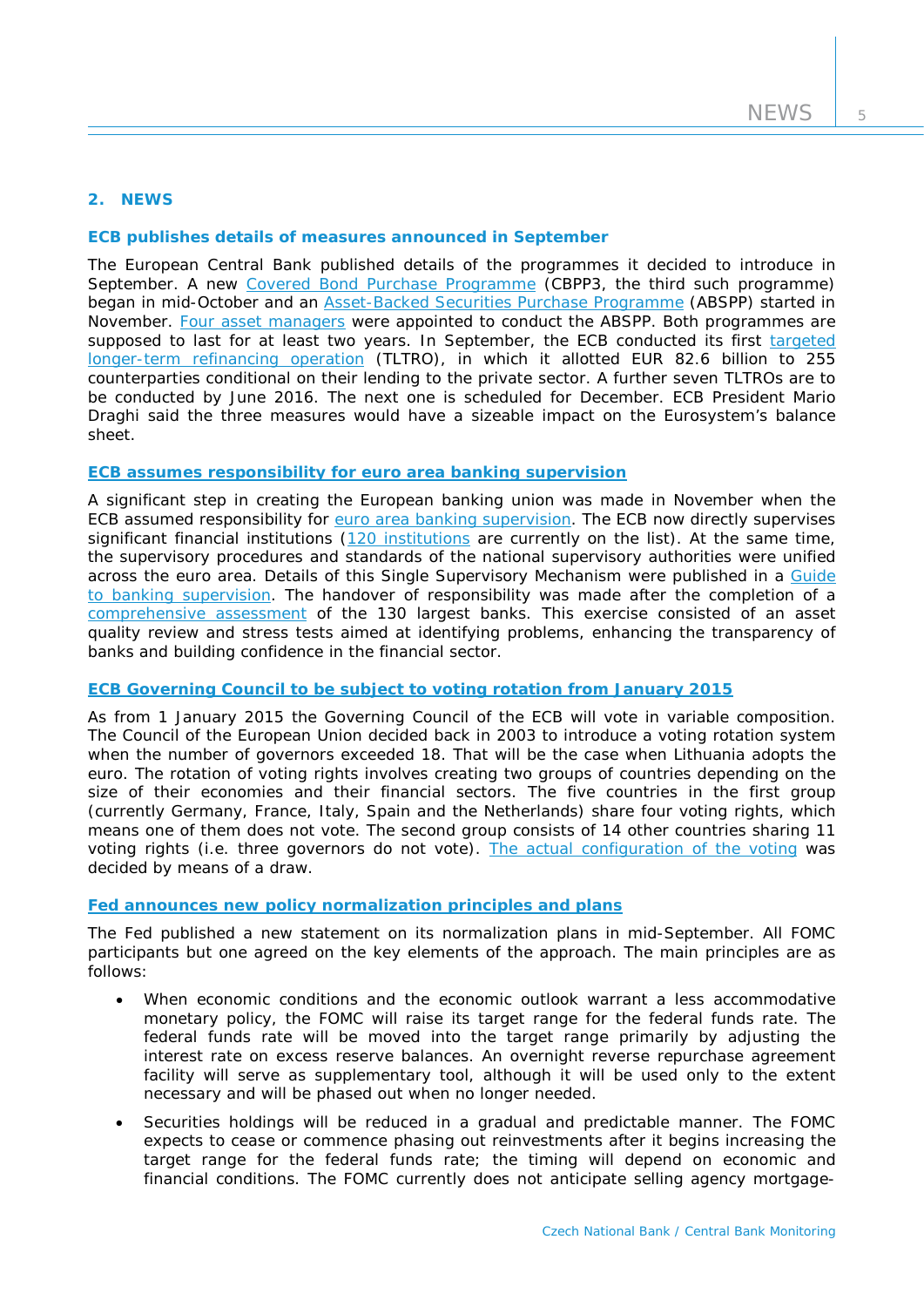backed securities, although limited sales might be warranted; the timing and pace of any sales would be communicated to the public in advance.

In the longer run, the Fed should hold no more securities than necessary to implement monetary policy effectively; it should hold primarily Treasury securities, thereby minimising the effect on the allocation of credit across sectors of the economy.

The Fed decided to conclude its asset purchase programme in October and is maintaining its policy of reinvesting principal payments so as to keep the holdings of longer-term securities at sizeable levels. [Charles I. Plosser,](http://www.bis.org/review/r141113g.pdf) President of the Federal Reserve Bank of Philadelphia and currently an FOMC participant, is optimistic about the economic situation and suggests that the FOMC's forward guidance should now be adjusted. On the other hand, [Charles L. Evans,](http://www.bis.org/review/r141009a.pdf) President of the Federal Reserve in Chicago, warns against a premature exit from the unconventional measures. The views of the latter, who will participate in monetary policy decision-making next year, are outlined in our *Selected Speech*.

#### **[MNB decides to continue Funding for Growth Scheme…](http://english.mnb.hu/Monetaris_politika/funding_for_growth_scheme)**

The MNB's Funding for Growth Scheme, which was announced back in April 2013, exceeded HUF 700 billion in September, almost reaching its total capacity. The scheme, aimed at supporting small and medium-sized enterprises in accessing loans, was extended by the MNB. A total of HUF 500 billion is available in the second phase. This amount may be raised to HUF 2,000 billion by the Monetary Council.

# **[…and provides foreign currency to banking sector](http://english.mnb.hu/mnben_pressroom/press_releases/mnben_pressreleases_2014/mnben_pressrelease_20140924)**

The MNB is providing the necessary amount of foreign currency from its foreign exchange reserves to Hungarian banks to phase out households' FX loans. The main aim of this programme is to ensure that the exchange rate of the Hungarian forint is not affected. Largescale conversion of the FX loans into forints would put pressure on the Hungarian currency, imperilling the stability of the entire financial system.

## **[BoJ expands quantitative and qualitative monetary easing](http://www.boj.or.jp/en/announcements/release_2014/k141031a.pdf)**

Quantitative and qualitative easing will step up in Japan following the Bank of Japan's October decision – reached by a 5–4 majority vote – to increase the monetary base at an annual pace of about JPY 80 trillion (an addition of about JPY 10–20 trillion compared with the past). The BoJ will increase mainly its purchases of government bonds (JGBs) and the average remaining maturity will be extended to about 7–10 years.

## **[Bank of Russia abolishes exchange rate band](http://www.cbr.ru/eng/press/PR.aspx?file=10112014_122958eng_dkp2014-11-10T12_26_04.htm)**

The Central Bank of the Russian Federation (CBRF) significantly raised its key interest rate to 9.5% at the end of October. It has thus increased the rate cumulatively by 4 pp since the

beginning of this year. In November, the CBRF decided to abolish the exchange rate policy mechanism by cancelling the permissible range of the dual-currency basket band and regular interventions outside the band. The band has been gradually moved towards weaker values during the year and has also been widened slightly. In October, the CBRF sold more than USD 27 billion in the market. In spite of this, the rouble has dropped sharply in value. The extraordinarily difficult situation for Russian monetary policy is due above all to a considerable fall in oil prices and tougher sanctions imposed on Russian companies. The weak rouble and import restrictions are accelerating

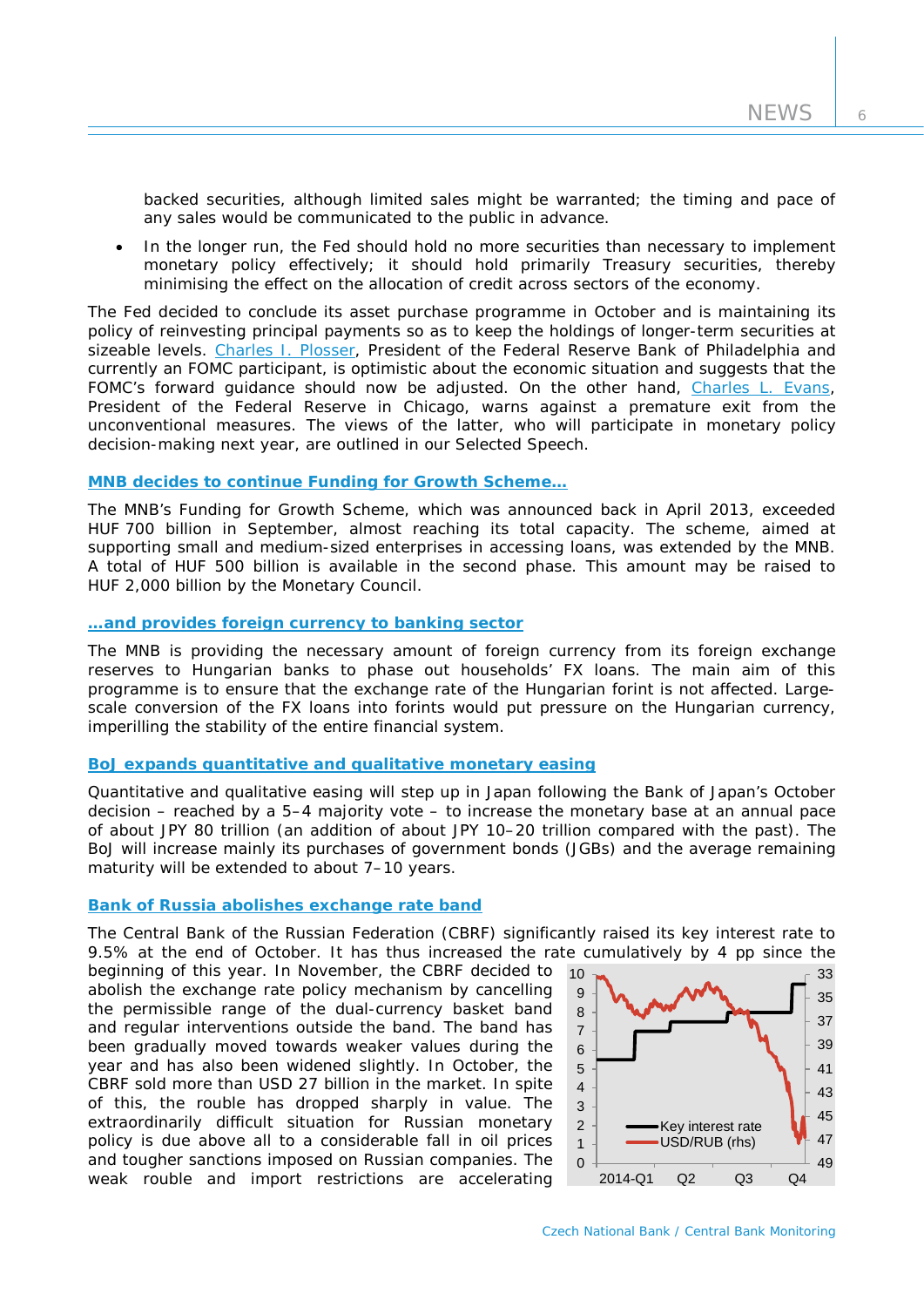consumer price growth. According to the CBRF's estimates, inflation will remain above 8% in the first quarter 2015, i.e. well above its target of 4%. Moreover, the CBRF is afraid of a persistent increase in inflation expectations. Economic activity is subdued – the annual GDP growth rate in the third quarter was 0.2%.

## **[25 years of inflation targeting in New Zealand](http://www.rbnz.govt.nz/research_and_publications/speeches/2014/5947979.html)**

On the 25th anniversary of the introduction of inflation targeting in New Zealand, Reserve Bank Governor Graeme Wheeler took stock of the experience with this monetary policy regime. The RBNZ was the first central bank in the world to formally adopt inflation targeting and it soon achieved price stability and anchored inflation expectations. The RBNZ's monetary policy successfully weathered the economic and financial crisis, which, however, revealed the need for sound prudential policies. One of the challenges for the future is to explore the nature of the interactions of monetary and macro-prudential policies.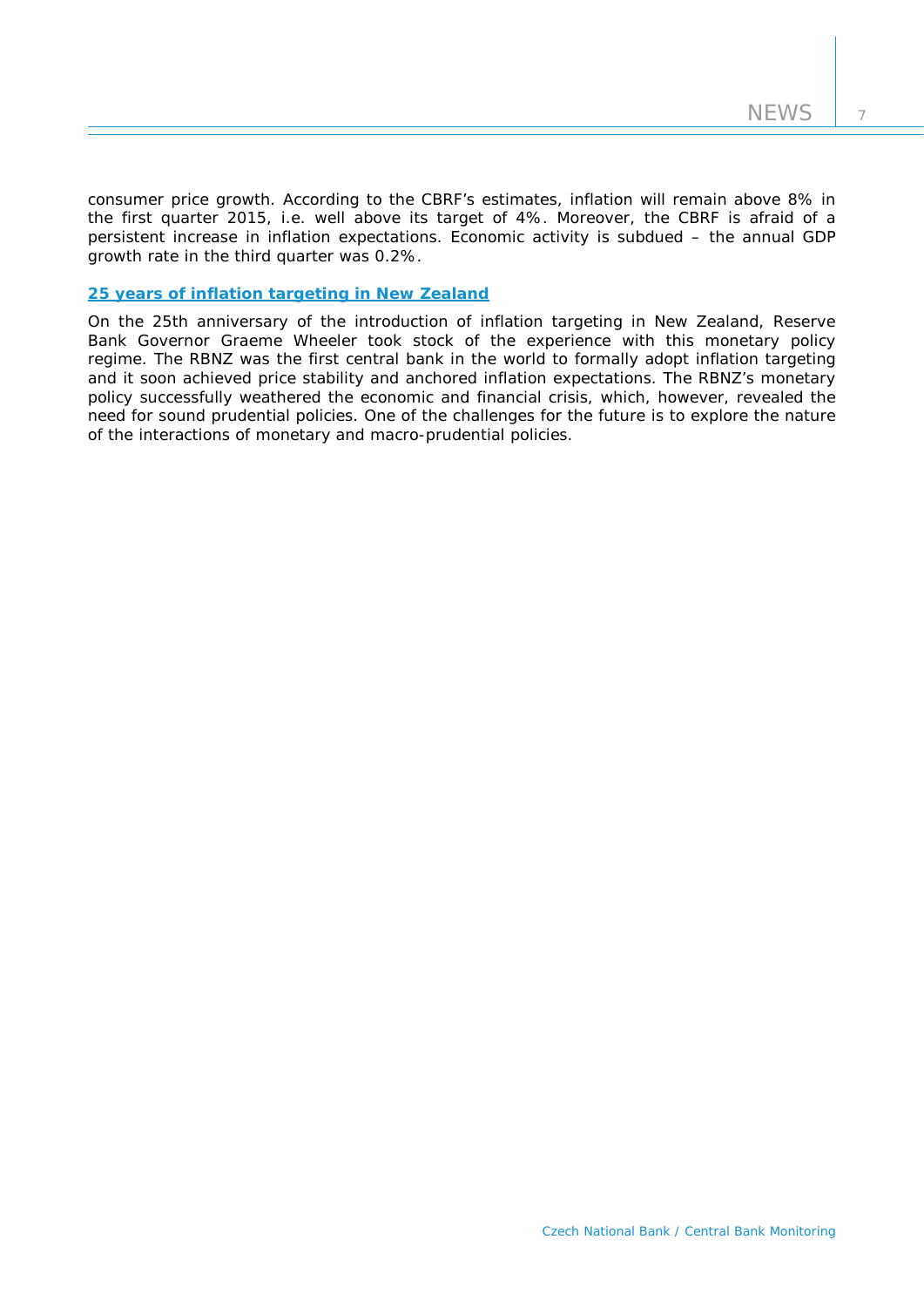## **3. SPOTLIGHT: MONETARY POLICY AND ECONOMIC INEQUALITY**

*Economic inequality is rising considerably amid increasing criticism that monetary policy is contributing significantly to the widening gap between rich and poor, recently above all through sustained low interest rates and quantitative easing. Although monetary policy instruments do have distributional effects on society, they should be evaluated in the broader context of the macroeconomic results they achieve. Had central banks not embarked on an emphatic easing of the monetary conditions, worse economic results – especially rising unemployment – would have had a negative impact on the lives of everybody, and in particular on socially weaker groups. Income inequality has also been drawing attention from central banks because it affects the transmission mechanism and can have repercussions for financial stability. However, governments have the main say as regards the degree of inequality in society. They are not bound by a narrowly defined target and have a broad range of instruments for this task.*

Economic inequality has widened considerably over the last three decades. The global financial and economic crisis further depressed both wage and capital income. Although governments have managed to moderate its consequences in the shape of wider inequality by paying out benefits and allowances, the issue of unequal distribution of assets and income is stirring up a heated debate. Not surprisingly, therefore, economic inequality has recently been discussed in many forums. Much attention was paid to this issue at this year's annual meeting of the IMF and the World Bank. There is increasing criticism that monetary policy is contributing significantly to widening inequality in society through sustained extremely low interest rates and in particular through unconventional monetary policy instruments.

## *The rich get richer and the poor get poorer*

Economic inequality in itself is not necessarily a bad thing. Higher remuneration can be a result of hard work, the right attitude, a willingness to take risks, creativity, personal development and other factors that a person can influence themselves. This has a motivating effect on most people. A large part of inequality is a natural result of age. Young people usually have belowaverage income and low or even negative wealth (their debt exceeds their assets). People aged around 50 have the highest income and wealth on average, and their income then falls as they grow older, especially after retirement. A person's economic situation is also largely determined by their family background, which affects their potential in terms of access to education, career in a family business and related benefits, and economic gains in the form of inheritances and so on.

Full equality (which many centrally planned economies officially neared) is usually demotivating and leads to inefficiency. However, the opposite extreme can also have adverse effects on the economy. Significant inequality triggers many social problems and can result in social unrest with far-reaching consequences. Determining the "right" degree of inequality is entirely subjective and a purely political task. All countries grapple with the issue of economic justice. They can influence it using redistribution policies, and in particular by configuring the tax system and the system of benefits, social contributions, pensions and other transfers. Besides intra-state inequality, inequality between countries on the global scale is also significant, although unlike the former it seems to have decreased in recent years.

The degree of economic inequality is usually estimated on survey or questionnaire data using the Gini coefficient. This coefficient can take values ranging from zero to one, with higher values implying higher inequality. It is most often used to measure the equality of wealth and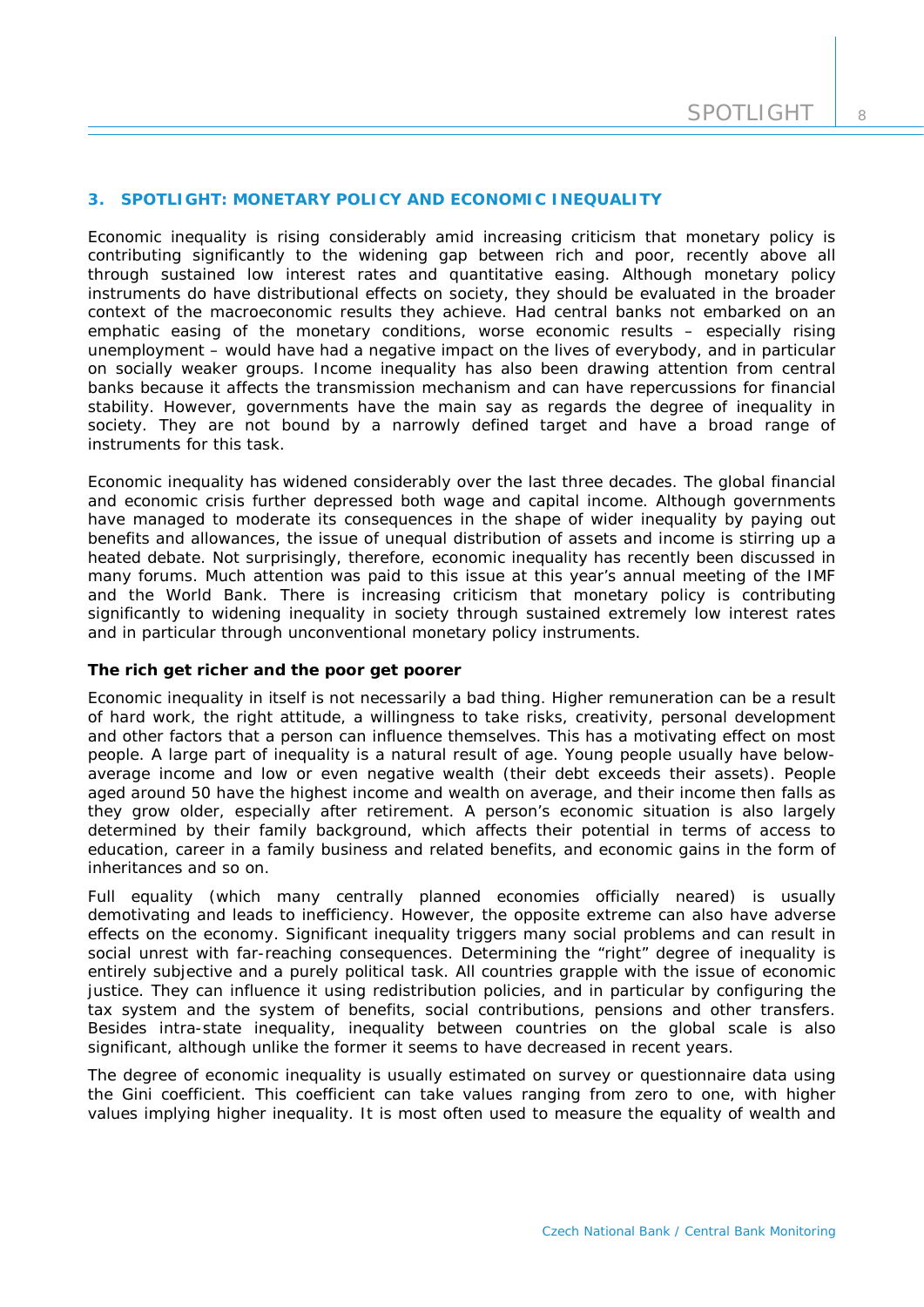income distribution.<sup>[1](#page-9-0)</sup> In the case of income, pre-tax or after-tax income can be monitored together with social contributions received, which reflect the redistribution effect of government policies. This effect is particularly pronounced in Scandinavian countries, which belong to states with the highest degree of after-tax equality. By contrast, OECD data show that Chile and Mexico have high inequality. However, a significant widening of the gap between rich and poor has been visible in most monitored economies in recent decades.



# *The distributional effects of monetary policy*

-

Central banks have recently faced criticism that they are significantly contributing to the rise in economic inequality, doing so primarily by maintaining near-zero rates for an exceptionally long time and making massive purchases of securities.

By definition, monetary policy has distributional effects on society. In normal times, however, these effects balance out over the business cycle. An interest rate cut benefits borrowers, while an interest rate hike will help savers. Low interest rates usually boost asset price growth, thereby increasing the wealth of asset owners. Appreciation or depreciation of the domestic currency has impacts on investors and borrowers in foreign currency (as a result of exchange rate policy, interest rate changes or other factors). Asset purchase programmes have pushed down bond yields and pushed up bond prices, indirectly fostering a rise in stock prices. The first-round effects of quantitative easing (QE) therefore depend mainly on who holds the assets whose prices have changed. Stock owners are usually from wealthier households. Inequality may also widen on account of high inflation, which generally has stronger impacts on socially weaker households, as they tend to hold a larger proportion of their assets in money. Moreover, their income is usually more sensitive to the business cycle, as they tend to be laid off first or have their wages cut first when labour demand falls.

<span id="page-9-0"></span><sup>&</sup>lt;sup>1</sup> A Gini coefficient of zero means absolute equality, with all members of society being equal. In the opposite situation, where a small number of members of a group have far more than the rest, the coefficient is close to one in a large sample. If wealth is negative (debt exceeds assets), the coefficient may take negative values.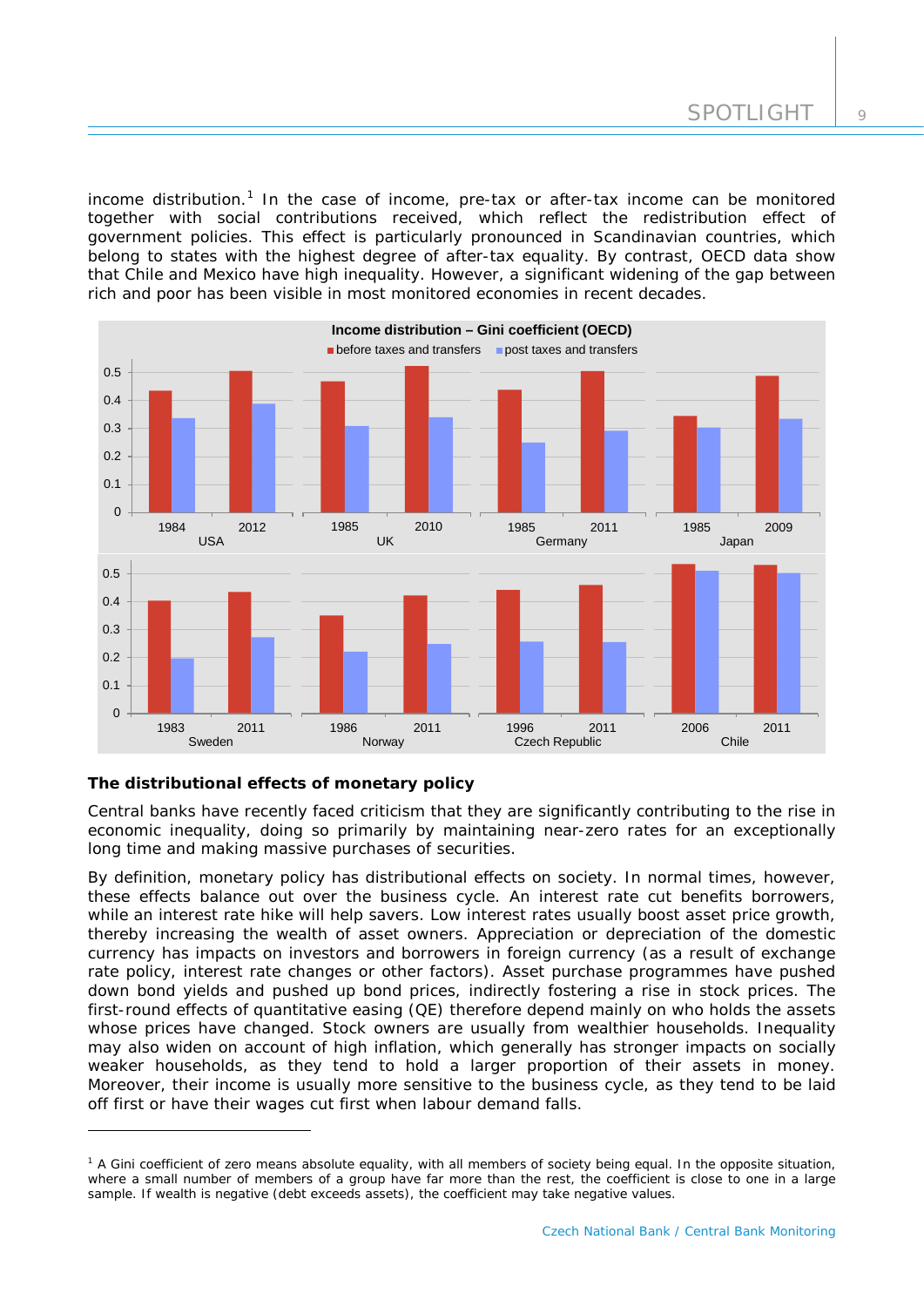A McKinsey study estimates that the effect of low interest rates on the net interest income of households in the USA, the UK and the euro area in 2007–2012 was markedly negative in all three cases.<sup>[2](#page-10-0)</sup> According to the authors, the smaller decrease in the UK and the euro area than in the USA was due to a larger proportion of variable-rate mortgages (around 70% in the UK), which enable a faster pass-through to loan repayments, compared to the USA (where the share of variable-rate mortgages is 20%). The impacts vary considerably across age groups: younger households have benefited from the lower rates (primarily in the form of a lower cost of debt), while older households have lost income.

-



American economist Olivier Coibion and his colleagues assert that contractionary monetary policy in the USA has increased inequality, whereas expansionary monetary policy has reduced it. In addition, they point out that the effects may be much more pronounced at zero interest rates when a further easing of the monetary conditions is needed but cannot be executed. In such cases, the situation is akin to a prolonged economic shock in the form of excessively tight monetary policy. Furthermore, the authors describe five channels through which monetary policy affects inequality. Three channels increase inequality when rates decline, while the opposite holds true for the other two.<sup>[3](#page-10-1)</sup>

Few academic studies assess the impacts of unconventional monetary policy instruments on economic inequality. Saiki and  $Frost<sup>4</sup>$  $Frost<sup>4</sup>$  $Frost<sup>4</sup>$  analysed these impacts in Japan, which has extensive experience with unconventional monetary policy. They conclude that QE significantly increased inequality, largely through the portfolio channel (because of a rise in asset prices stemming from the purchases, which benefited stock owners, i.e. usually the wealthy segment of the population). According to their observations, moreover, inequality was widened by some structural reforms, so such reforms could also play a role in reducing it.

In the **USA** inequality is high and increasing over time, and so is dissatisfaction with this trend, as evidenced, for example, by the Occupy Wall Street movement. The Fed, whose QE is classified by some commentators as a policy based on creating economic benefits for the rich which only indirectly generate benefits for society as a whole, including the poor (trickle-down economics), has often come under criticism. This issue is attracting a lot of attention in the USA. For example, a conference on inequality of economic opportunity was held at the Boston Fed in October. As Fed Chair Janet L. Yellen remarked, widening inequality might not be as great a concern if living standards improve for most households. That was the case in the 1990s. At other times, wealth and income have grown for those at the top and stagnated or fallen for others. And at still other times, income has fallen in all groups, but by far the most in the poorest groups. Growing inequality is particularly painful in such cases.

<span id="page-10-0"></span> $2$  The impact was USD 360 billion for the USA, USD 110 billion for the UK and USD 160 billion for the euro area (converted at constant 2012 exchange rates). McKinsey Global Institute: "QE and ultra-low interest rates: Distributional effects and risks", November 2013.

<span id="page-10-1"></span><sup>&</sup>lt;sup>3</sup> The channels are as follows: (1) heterogeneity in income sources, (2) financial market segmentation, (3) portfolio effects, (4) heterogeneity in labour income responses, and (5) households' net worth. The study uses data for 1980– 2008 and includes data on income, not on wealth. Therefore, it does not discuss the effects of the asset purchase programme executed by the Fed in recent years.

Olivier Coibion et al.: "Innocent bystanders? Monetary policy and inequality in the U.S.", NBER Working Paper 18170, June 2012.

<span id="page-10-2"></span><sup>4</sup> Ayako Saiki and Jon Frost: "How does unconventional monetary policy affect inequality? Evidence from Japan", DNB Working Paper No. 423, May 2014.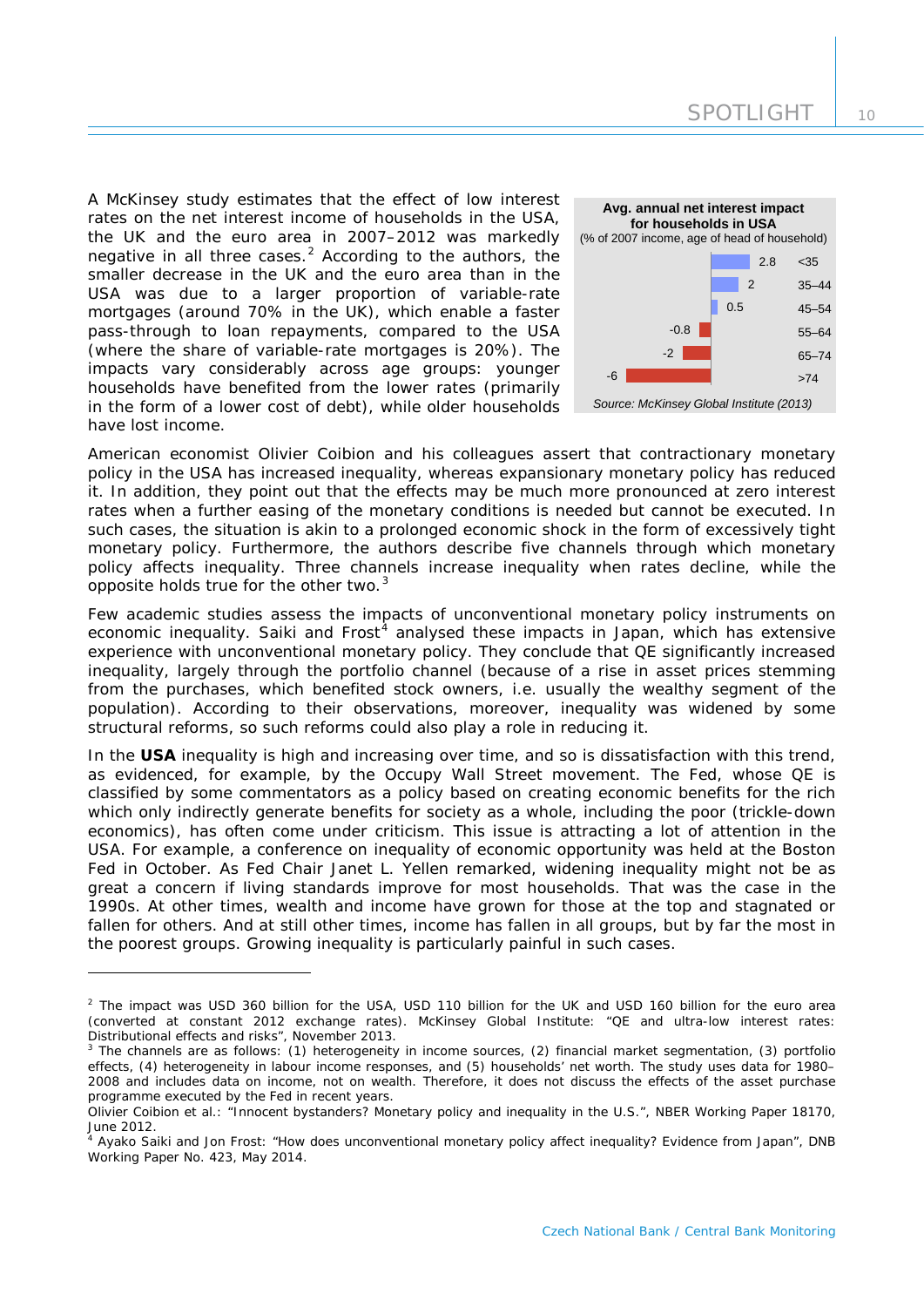The Fed has at its disposal fairly detailed data from the Survey of Consumer Finances, which it has conducted every three years since 1983 (and since 1989 in its current form). The results

reveal that the upper 5% of the population holds almost two-thirds of all wealth. By contrast, the bottom half of the population owns just 2% of total assets. Moreover, a large proportion of the wealth in poorer households is housing wealth, and the financial crisis pushed down house prices, so the wealth of many households fell below their debt. A lower – but still very significant and increasing – degree of inequality is visible for income. Although it narrowed slightly in 2007–2010 owing to a drop in income on financial assets (held mostly by the rich), it subsequently widened again to pre-crisis levels.

-



A heated debate of the impacts of monetary policy on various groups in the population has also started in the **UK**. The Bank of England points out a crucial difference in the transmission of the monetary policy interest rate and QE: whereas a rate change acts largely by affecting short-term market interest rates, an asset purchase programme acts largely through longterm yields, as the bulk of the gilts purchased have maturities of between 5 and 25 years. While the interest income of most households is linked to short-term rates, savings in pension funds are linked to long-term rates. Asset purchases have boosted the financial wealth of households, but holdings are heavily skewed, with the top 5% of households holding 40% of these assets. On the other hand, QE probably dampened the fall in house prices, which represent the bulk of the assets of the less wealthy segment of the population.

The BoE estimates that the interest income of households fell by around GBP 70 billion owing to rate cuts implemented between September 2008 and April 2012. By contrast, households saved around GBP 100 billion on loan repayments. According to the BoE, the difference (a total saving of GBP 30 billion for households) was probably borne by the banking sector, or rather its shareholders in the form of lower dividends.

The BoE has had to explain the impacts of QE on pensions in particular detail. According to recent estimates, around 20% of Britons have reached retirement age. Pension funds are based on two main concepts – defined benefit schemes (roughly 60% of the total volume) and defined contribution schemes. In the latter, the participant "exchanges" at a certain moment in time the value of their portfolio for an annual pension, which is derived from the value of the portfolio and the market interest rate. QE has influenced both components, reducing the yield but increasing the value of the entire portfolio. However, UK equity prices fell sharply, especially at the start of the crisis, and this significantly lowered the value of portfolios, which consisted mainly of shares. Many people thus found themselves with much lower pensions than they had been expecting. On the other hand, data on real consumption growth by age category show that people over 65 years of age were the only group to maintain positive consumption growth during the crisis.<sup>[5](#page-11-0)</sup>

The **European Central Bank** also examines the distribution of wealth and income in society. Its analysis is based on the Household Finance and Consumption Survey, which was first conducted in 2010. According to the ECB analysis, wealthier households saw the largest

<span id="page-11-0"></span><sup>&</sup>lt;sup>5</sup> A chart showing consumption growth in different age categories, illustrative examples of the impacts of QE on various pension schemes and other details are available in the Bank of England document "The distributional effects of asset purchases", July 2012.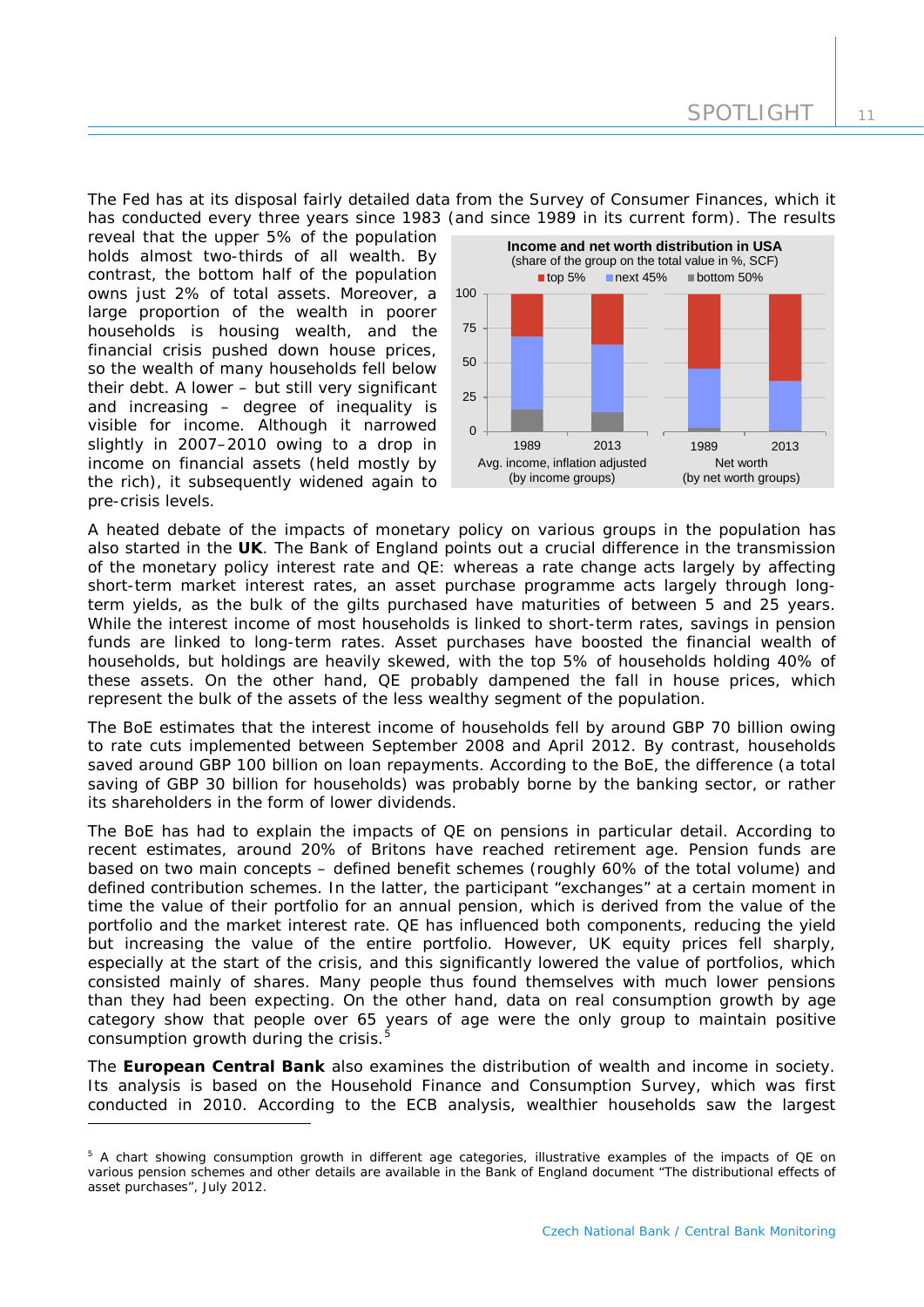decline in asset value between 2008 and 2013. In the same period, the effect on the consumption of low-income households was multiplied by a stronger response to wealth shocks. The ECB also monitors the ratio of debt repayments to total household income as an estimate of the financial pressure on households. Although households with variable-rate mortgages benefited from low interest rates, the impact on this indicator was offset by the fact that poorer households were much harder hit by rising unemployment.

# *Implications for central banks*

The distribution of income and wealth has implications for monetary policy, as it significantly affects the transmission mechanism. The effectiveness of an interest rate change depends on the financial position of each household (low-income households react differently than highincome ones), so the total response in the economy will depend of the distribution of assets and debt in society, especially at times of crisis, when economic shocks are particularly large and their impacts unevenly distributed. Inequality can also have marked implications for financial stability.

To sum up, the effects of monetary policy changes on economic inequality are not clear-cut, as they act through different channels with different results and usually balance out over the business cycle. Although low interest rates and unconventional monetary policy may have contributed to widening the gap between rich and poor, if the monetary conditions had not been eased the situation today would be worse for everybody – economic growth would be lower and unemployment higher and many firms would have gone out of business. This in turn would have adversely affected both borrowers and lenders, whether rich or poor. The impacts of monetary policy on the distribution of income and wealth in society must therefore be evaluated in a comprehensive manner, in the context of the macroeconomic results achieved and other effects observed in the long term. In first place, monetary policy should pursue its macroeconomic objectives, and central banks have quite narrowly defined instruments for achieving those objectives. Governments have the main say as regards the degree of inequality in society and have a broad range of instruments for this task.